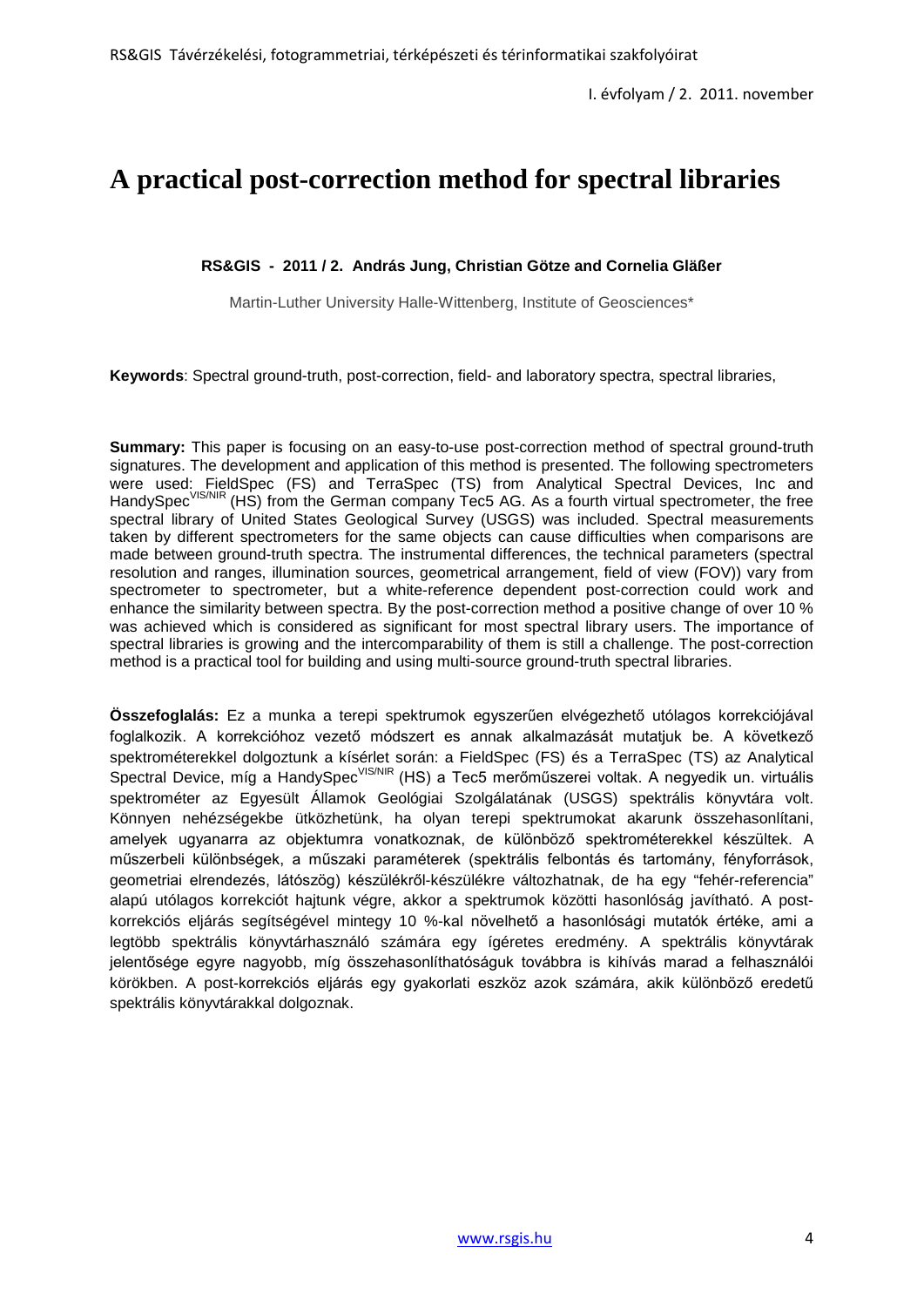#### **Introduction**

From point measurements to pixel based imaging systems numerous techniques and methods are available for use. The spectral information can originate from many sources and are usually stored in spectral libraries. In hyperspectral remote sensing high resolution spectral signatures are essential for object identification. These facts challenge both the primary data producers and the data archivists but most importantly the high-end data users (MILTON et al. 2006). Even now practical questions are still of high importance and need to be discussed before going into more details. However, to discuss the whole data chain would go over the frame of this paper. For this case, a reduced but highly focused approach is advisable. This reduction leads to the very first level of the spatial data scale, the ground truth. It is well known, that the most common way to capture spectral ground truth spectra is to use a hand-held field spectrometer. This device can virtually provide a consistent dataset for the same target in a very short time. However, measurements taken by different types of spectrometer for the same object could result in different spectra, what can strongly affect the spectral identification (PRICE 1994, 1998; CASTRO-ESAU et al 2006, JUNG et al. 2010). Recent tendencies have shown that the number of field spectrometer providers is growing and in some segments of the market prices have decreased. This tendency will be more noticieable when new hyperspectral satellites will be on orbit and ground truth data will be required. Experiences from practice have shown, that using external spectral libraries often leads to disappointments. Methods, that can improve the spectral similarity between "quasiidentical" samples are needed to develope. In this paper, a simple and easy-to-use post-correction approach will be presented, which can help users syncronize multi-source ground-truth spectra. Special attention was paid to the white-reference measurements, because the proposed postcorrection method works with white panel raw data. Three commercially available hyperspectral spectrometers and the free USGS spectral library were included into the experiment. It was not our intension to make any ranking between the spectrometers. Decisions on which spectrometer is the most suitable for an application, should depend on research aims and target specifications.

## *Materials and Methods*

HandySpec<sup>VIS/NIR</sup> from Tec5, FieldSpec and TerraSpec from Analytical Spectral Devices (ASD 2010) and (Tec5 2010) were included into this experiment. The following abbreviations are used in this paper. FS stands for FieldSpec Pro FR (350-2500 nm), TS for TerraSpec (350-2500 nm), HS for HandvSpec<sup>VIS/NIR</sup> (400-1690 nm) and USGS for the USGS spectral library sample (400-2500 nm). To enhance the spectral comparability the same mineral was tested by all spectrometers. As test material chlorite was selected. Chlorite with a size of 5x5 cm was an ideal mineral for a spectrometric test because it is hard-wearing and shows selective absorption minima and stand-alone features throughout the spectrum of 400-2500 nm. This consideration is of high importance for a spectrometer with a sensing capability of up to 1690 nm (HS, for instance). The mineral sample was courtesy of the geological collection of the Martin Luther University Halle-Wittenberg, Germany (MLU).

Due to instabile illumination factors in the field (such as changing atmospheric conditions, seasonal and diurnal varyations etc.), the laboratory environment seemed to be the most stable and suitable place for carrying out this experiment. The illumination parameters, human factors and other technical parameters were not predetermined during the experiment, because every spectrometer has its own source of illumination and white reference panel in practice. Two white reference panels were from Labsphere® (LABSHPERE 2010) and the third one was a device coupled material from Tec5. The white panel for the USGS spectrum was not known. However, the differencies in quality of white reference panels can strongly modify the spectral reflectance curves. The white reference measurements were separately taken by each spectrometer and were used as reference spectra for the chlorite sample.

The analyzed spectral products obtained with instruments having different spectral resolution and ranges should have spectrally resampled for subsequent comparisons. This process was necessary when HS was compared to all other spectra or when USGS to FS, TS and HS. FS and TS had the same spectral resolution. The above mentioned circumstances are very typical for multi-source spectral libraries and were treated as reality factor.

Each spectral measurement was repeated four times over the same target and saved separately. For the evaluation the single measurements were averaged. Before reflectance values were generated, the raw data or digital counts were also archived. Milton et al. wrote that reflectance data will remain a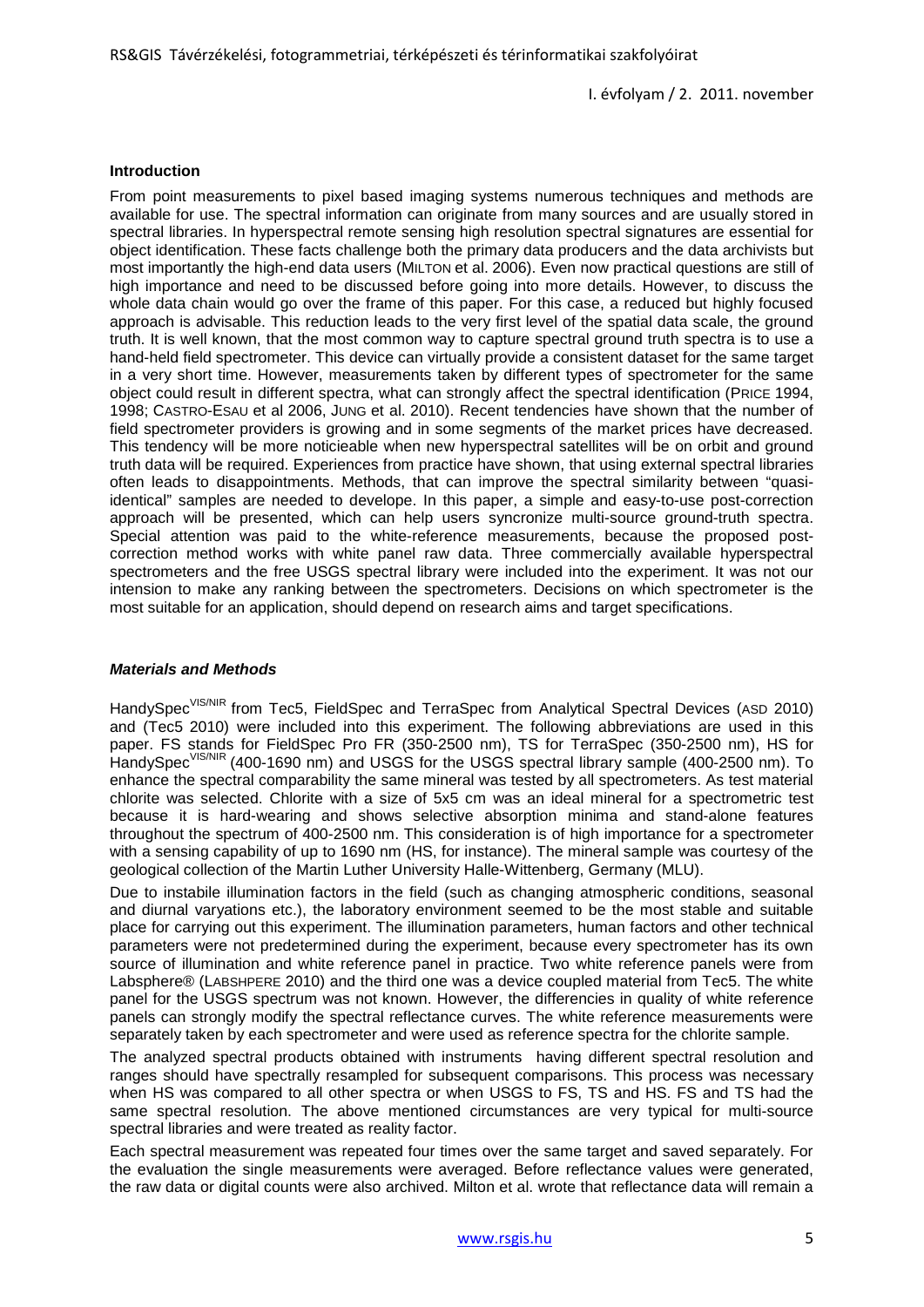convenient way to represent the energy interactions occurring at the surface, and they have value in generic spectral libraries (MILTON et al. 2009). This approach was highly accepted and followed in this work and used for further analyses. It is important to note at this point, that the quantity acquired by the spectrometers was the reflectance factor. The term reflectance factor refers to the ratio of the radiant flux reflected by a target to that reflected by an ideal and diffuse standard surface into the same reflected-beam geometry, under the same illumination conditions (NICODEMUS et al. 1997). The reflectance factors were calculated and after resampling analyzed.

Before applying the white-reference post-correction method, the reflectance factor curves were compared by using several options of hyperspectral analysis like Spectral Angle Mapper (SAM), Spectral Feature Fitting (SFF) and Binary Encoding (BE). Methods for comparing spectra used in this work are widely used in hyperspectral image classification (LEONE & SOMMER, 2000, ASPINALL et al., 2002), but less common in analyses of single-point measurements or spectral libraries. The data processing was made by ENVI 4.4 software (ENVI 2010). The three comparison methods will be described in the following.

Spectral Angle Mapper (SAM): It matches spectra to reference spectra using a measure of spectral similarity based on the angle between the spectra treated as vectors in an n-dimensional space with dimensionality (n) equal to the number of spectral channels. Smaller angles represent closer matches. The angle between each spectra and all reference spectra can be mapped, and assigned to the material for which the spectral angle is smallest and within a defined threshold angle (KRUSE et al. 1993b). When used on reflectance data, the SAM is relatively insensitive to effects of illumination changes, because the angle between vectors is measured rather than the length of the vector. It determines the similarity of an unknown spectrum to a reference spectrum.

Spectral Feature Fitting (SFF): It uses least squares methods to compare the fit spectra to selected reference spectra (CROWLEY & CLARK, 1992). The method measures absorption feature depth which is related to material abundance. It enables the user to specify a range of wavelengths within which a unique absorption feature exists for the chosen target.

Binary Encoding (BE): It is a classification method that encodes the data and reference spectra into 0 s and 1-s based on whether a spectral value in a band falls below or above the overall average of spectrum. An exclusive ´OR´ function is then used to compare each encoded reference spectrum with the encoded data spectra and classify the dataset (MAZER et al. 1988). Each spectrum is classified to the material with the greatest number of channels that match above a minimum match threshold (CLARK et al. 1987, KRUSE et al. 1993a).

In Fig.1 it can be seen how the four-source spectra of chlorite take place within the 400-2500 nm spectral range. The HandySpec (HS) spectrometer works only up to 1690 nm and shows significant divergence over 1000 nm. The other chlorite spectra vary also both in reflectance level and resolution but exhibit quite similar spectral behaviour compared to HandySpec (HS). The chlorite sample from USGS spectral library shows a larger offset and more pronounced absorption minima in the visible spectrum, what could be explained by differences in mineral composition of the measured rock samples compared to the sample measured by TS and FS.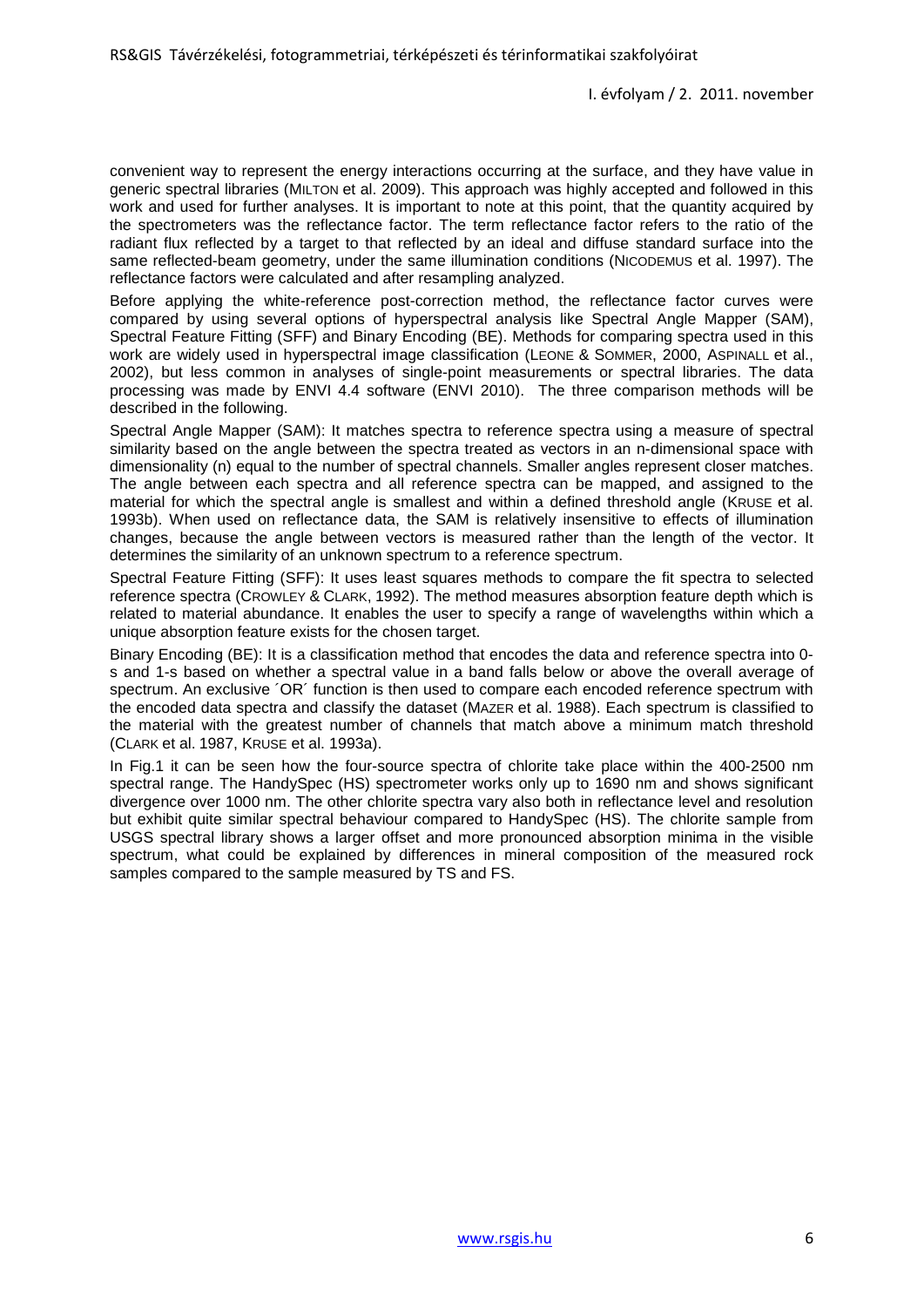

**Figure 1:** Chlorite reflectance factor curves created by four different spectrometers

This interpretation is supported also by the differences of absorption minima belonging to water content near 1900 nm and the differences of the corresponding characteristic features above 2200 nm. For the USGS chlorite sample were only the reflectance factors available without knowing anything about the white panel properties. This is common for most spectral libraries. However, the supplementary sample information is well documented in the available on-line database (USGS 2010)

Description of the post-correction method

Special attention was paid to the reflectance factor curve of HS. For HS the white panel raw data was known and could be well processed. For a post-correction a master spectrum is needed to define which one serves as reference. In this case the white panel raw data of TS was chosen for HS. The FS (FieldSpec) and TS (TerraSpec) spectra were very similar (see Fig. 1).

Why to use TS as reference? On the one hand, there were technical similarities between TS and HS because both of them had internal illumination, which ensured a higher similarity between spectra taken from the same samples. On the other hand TS was a new device with an up-to-date calibration file.

In Fig.2 the applied methods and main processing flow-chart are depicted. To generate a postcorrection curve, the white panel raw (radiance) data are necessary to know, because the reflectance factor spectra mask the original properties of the reference surface. Raw data are the DN values of measurements in radiance mode.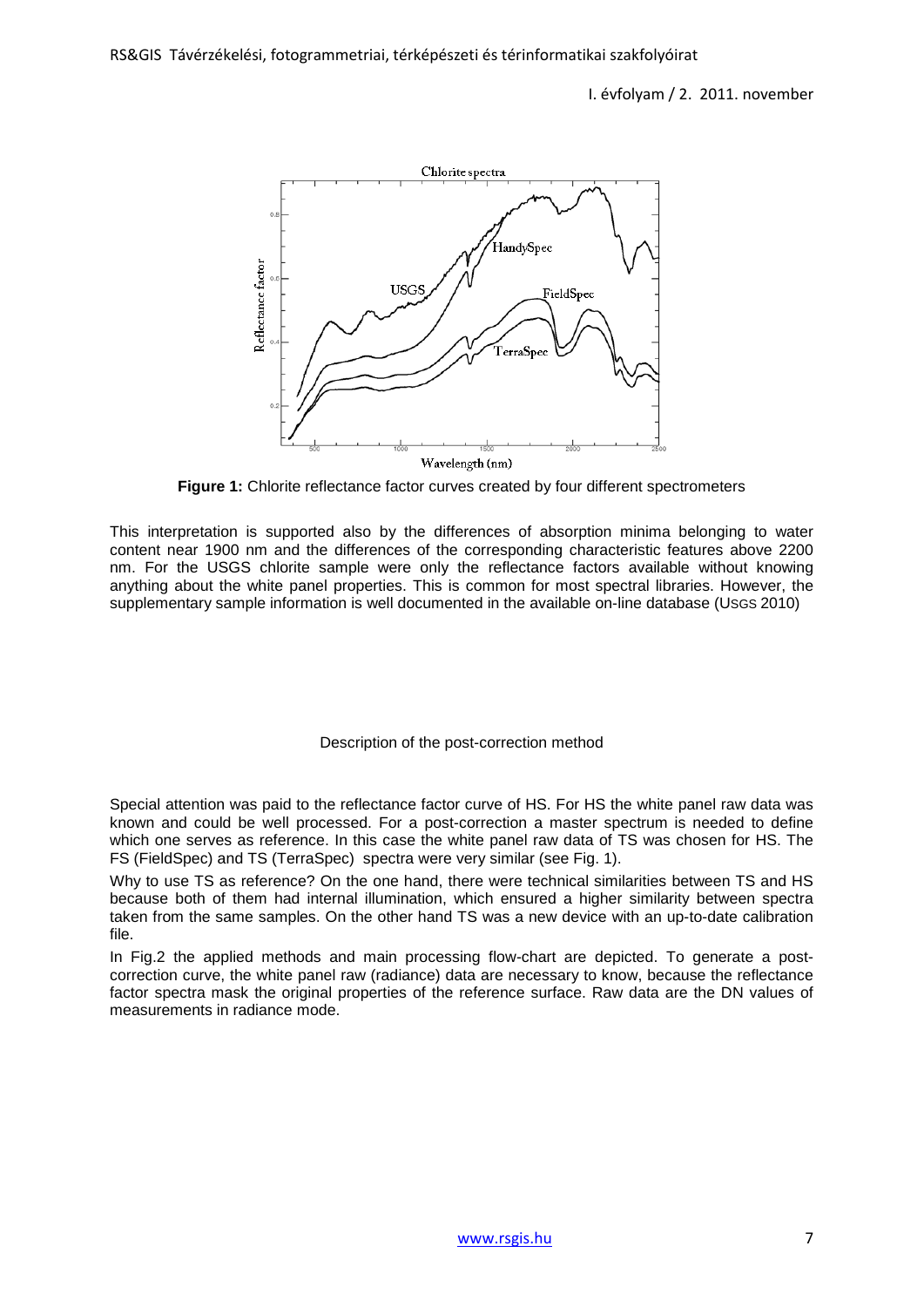

**Figure 2:** The post-correction work flow

The white reference post-correction is significant when ground-truth spectra have to be compared. If both white reference raw values and a master spectrometer with known white reference raw values are given the correction curve can be calculated. The post-correction of HS was carried out by Eq. (1). ORC<sub>HS</sub> stand for Original Reflectance Curve of HS, WRRD<sub>HS</sub> for White Reference Raw Data of HS, WRRD<sub>TS</sub> for White Reference Raw Data of TS and CRC<sub>HS</sub> for Corrected Reflectance Curve of HS.

$$
ORC_{HS} \cdot \frac{WRRD_{HS}}{WRRD_{TS}} = CRC_{HS}
$$
 (1)

The changes implicated by the post-correction method can visually be observed in Fig.3. The  $\sim$  correction curve` was calculated from (WRRD<sub>HS</sub>/WRRD<sub>TS</sub>), the `incorrect curve` represents ORC<sub>HS</sub> and the 'corrected curve' is virtually CRC<sub>HS</sub>. The 'target curve' is the sample reflectance factor curve (chlorite) of the master, in this case TS. The HS has no sensing capabilities above 1700 nm, this is the reason why the `correction curve` and the `corrected curve` ends at 1700 nm.



**Figure 3:** Curve changes caused by post-correction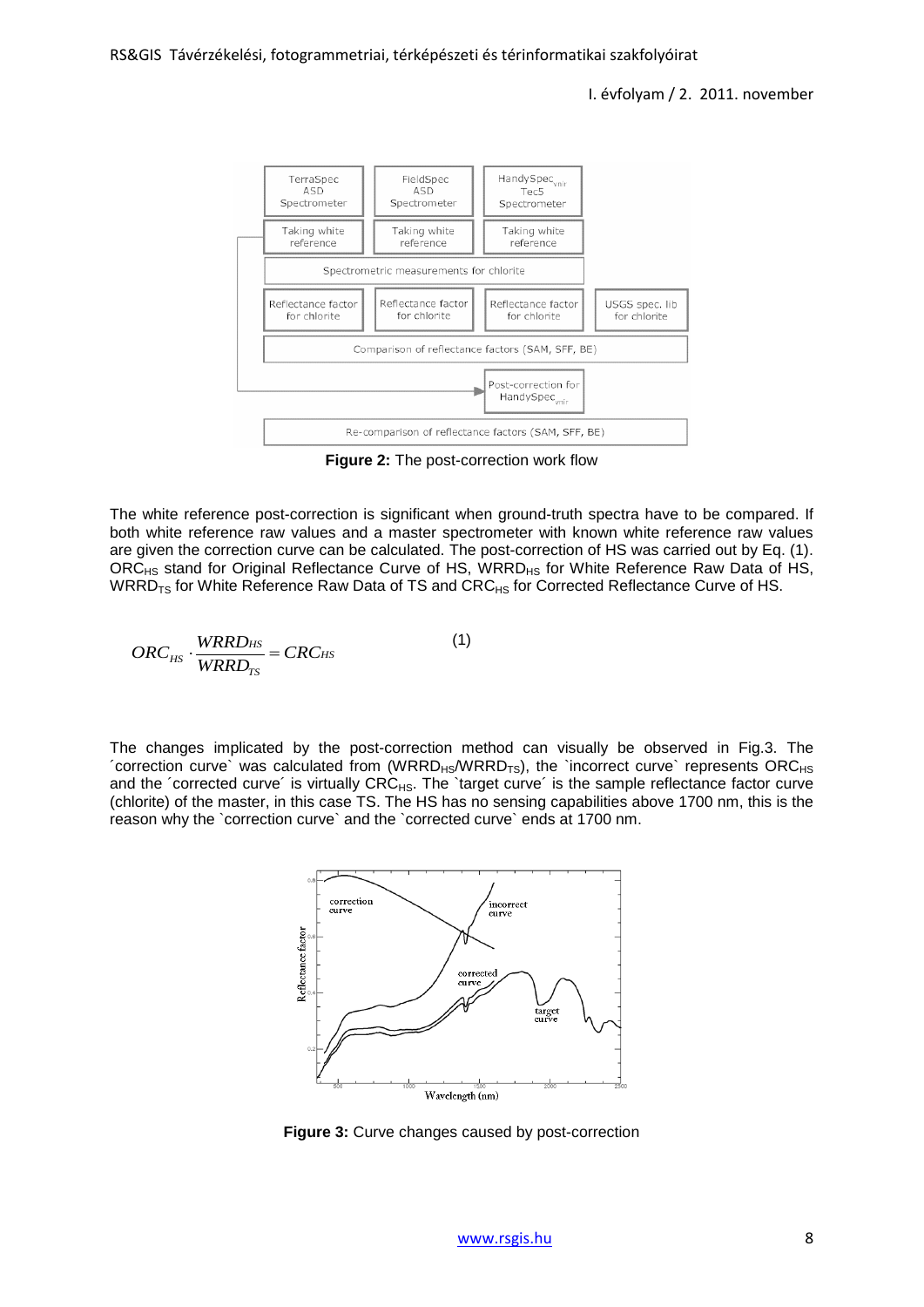#### *Summary*

Reflectance factors of different instruments for the same target were compared and for one case postcorrected (see Eq. 1, Fig. 1,3). The similarity measures (Tab. 1) shows the results of comparison. Each spectrometer to each spectrometer was compared and relative similarity values were calculated. The matches were set between 0 and 1. The column 'rel.similarity' stands for an averaged value calculated from SAM, SFF and BE.

For the average values, an increase of 6 % (between bc: FS to HS and ac: FS to HS) and 5 % (between bc: TS to HS and ac: TS to HS) was registered. This values (as it can be seen in Tab. 1) depend very much on methods. If considering SAM for changes the values increased by 11 % (SAM between bc: FS to HS and ac: FS to HS) and by 13 % (SAM between bc: TS to HS and ac: TS to HS). These changes are significant when multi-source ground-truth signatures should be compared. SFF and BE show also considerable changes in similarities before corrections, but both methods can be regarded as relative insensible for the correction to the contrary of the SAM method. These results show the strengths and robustness of the comparison methods too and throw our attention to the SAM. The similarity measures of SAM and BE do not contain the relative shifts of the compared reflectance spectra, only the shape differences, while the SFF method does include them. This is the reason for the relative low similarity value in the case of SFF when compared FS and TS to USGS, and the relative smaller decrease in similarity value when comparing HS to USGS, as HS has a smaller average offset to USGS then the two other curves.

The examples shown prove that the post correction procedure is powerful to remove potential shape difference of measured spectra when using white reference panels of different quality. The procedure is powerful also for the special case when only relative shifts of reflectance factor curves occur. Application of this kind of post calibration can substantially improve stability of reflectance spectra by carrying out cross calibration between different instruments, or repeated reference measurement using the same instrument with seemingly the same white reference but used several times in the field being thus exposed to intensive dust and other kinds of dirt or even to cleaning procedures what cause slight modification of its spectral behavior.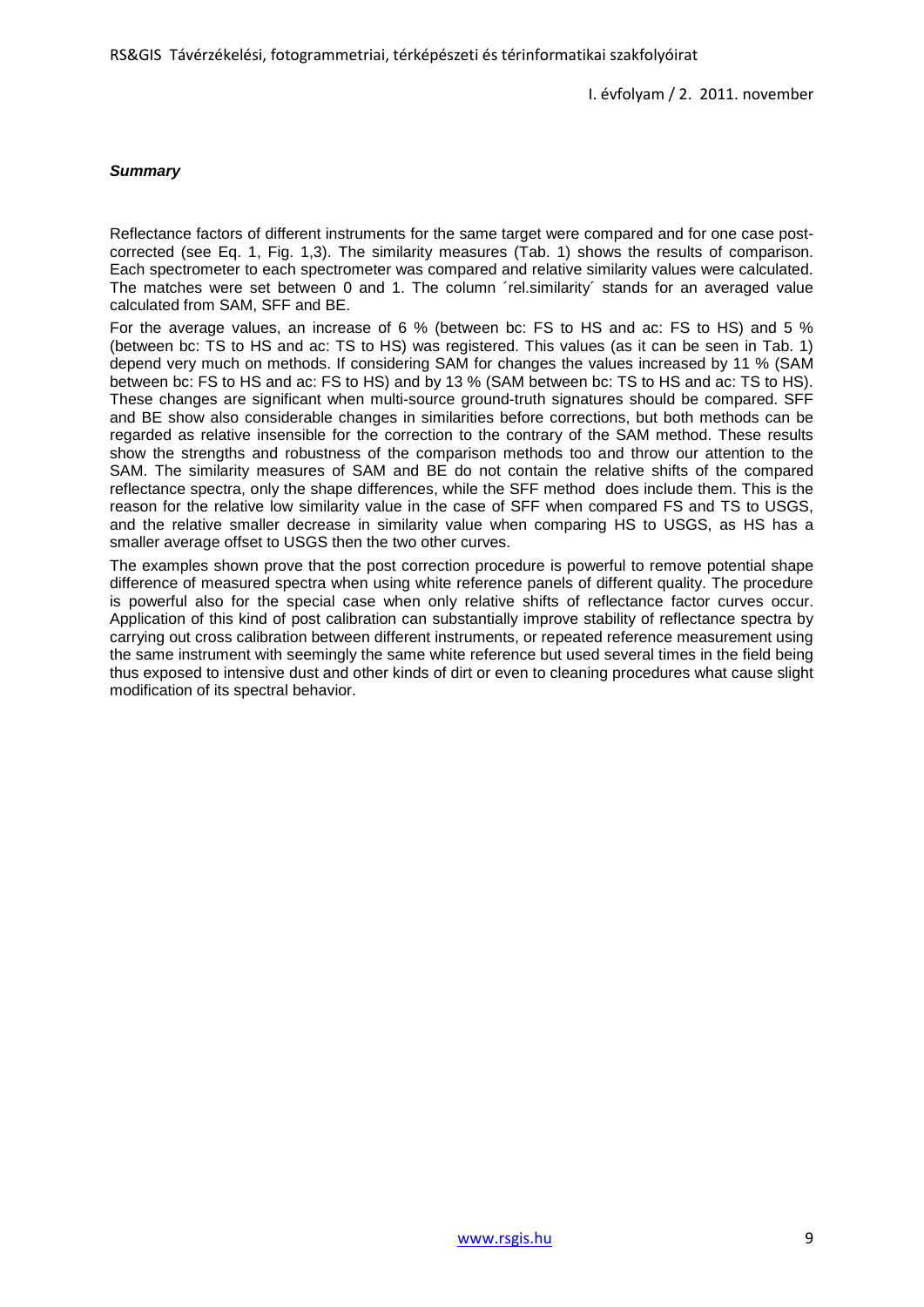| Comparison                    | <b>Comparison methods</b> |            |            |           |
|-------------------------------|---------------------------|------------|------------|-----------|
| before correction<br>(bc)     | rel.similarity            | <b>SAM</b> | <b>SFF</b> | <b>BE</b> |
| FS to TS                      | 0,94                      | 0,97       | 0,85       | 0,99      |
| FS to USGS                    | 0,75                      | 0,88       | 0,48       | 0,88      |
| FS to HS                      | 0,89                      | 0,85       | 0,84       | 0,99      |
| TS to USGS                    | 0,86                      | 0,95       | 0,67       | 0,96      |
| TS to HS                      | 0,92                      | 0,85       | 0,91       | 1,00      |
| USGS to HS                    | 0,86                      | 0,86       | 0,75       | 0,97      |
| after correction              |                           |            |            |           |
| (ac)                          | rel.similarity            | <b>SAM</b> | <b>SFF</b> | BE        |
| FS to HS <sub>corrected</sub> | 0,95                      | 0,96       | 0,93       | 0,98      |
| TS to HS <sub>corrected</sub> | 0,97                      | 0,98       | 0,92       | 0,99      |

**Table 1:** Comparison results before and after the correction

Via the post-correction method, it was possible to produce a positive change of over 10 % as indicated by SAM, which is very promising. From a practical point of view the similarity between two spectra was increased by over 10 % that is significant when spectral libraries have to be synchronized.

When reflectance spectra are originating from different sources and comparison must be done, then post-correction is very advisable and a helpful tool. Systematical differences (see Fig. 3) introduced by device, reference panels or other time varying factors could be corrected for. Post correction is possible when white reference raw values are available and well documented.

The results indicated that the post-correction of the curves were effective when the raw reflectance values were known and well documented. The spectral characteristics of the reference materials are as important as the technical properties of the devices. It is important to emphasize that the numerical results of this investigation are only valid for those materials measured by these 3+1 spectrometers. But in general, the following conclusions can be drawn:

There are many spectral libraries available worldwide and the database is growing. It is often very difficult, time-consuming and inaccurate to use them for scientific aims or comparisons. The standardization of spectral libraries and documentations is reasonable when hyperspectral satellites will be lunched and spectra from different sources for the same targets will be captured and evaluated. Before going global, local initiatives must be started and completed for comparing field spectro(radio)meters. Reference panels used in practice have different chemical components, working and spectral properties. The spectral responses given by reference panels affect the ultimate results of the measurement, which can also be corrected.

With the results of this investigation it is conducted to support specialists in agriculture, geology. geography and other environment-related experts who are intending to use or build multi-source ground-truth spectral libraries.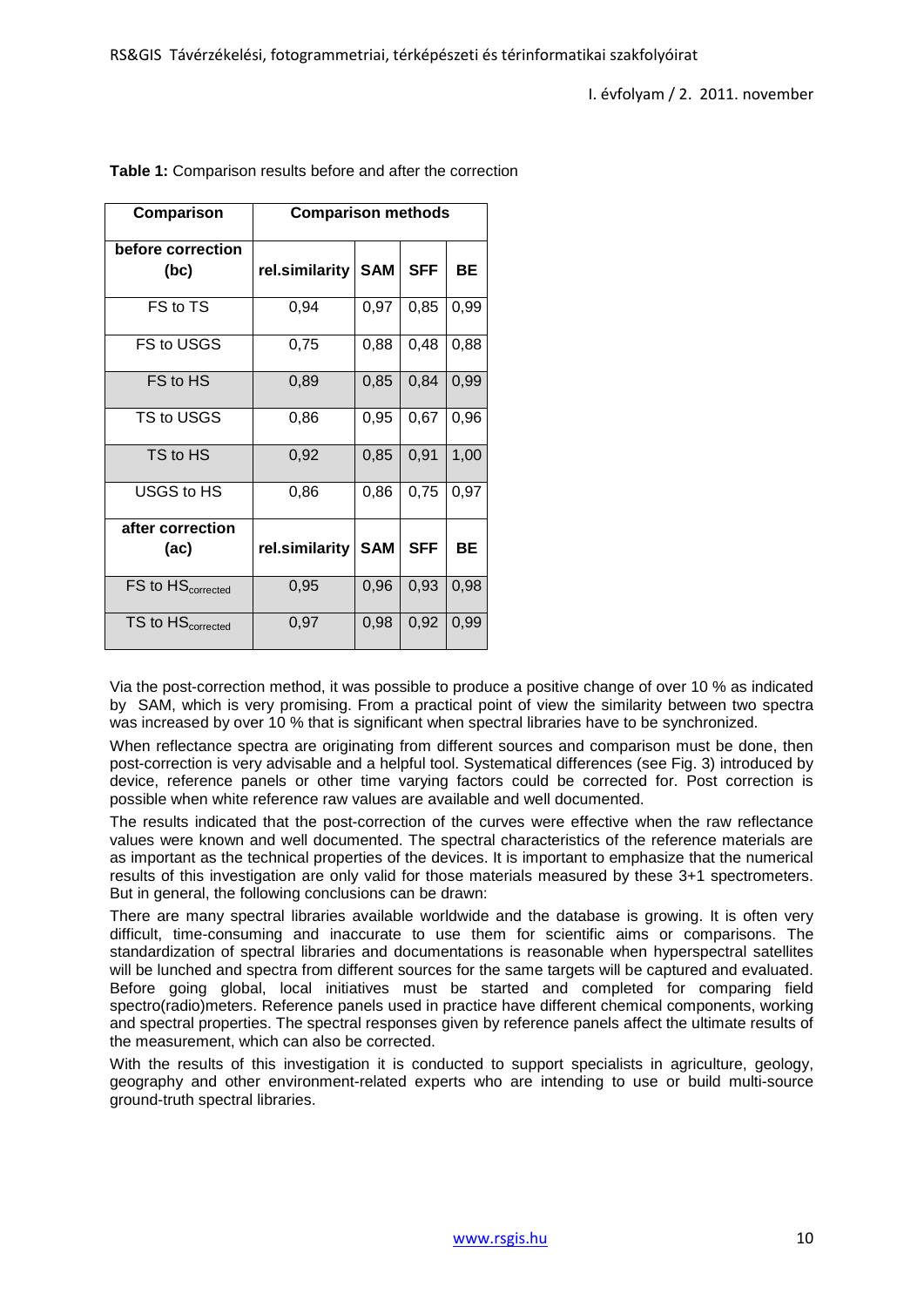## **Acknowledgements**

This comparison would have not been possible to do without the TerraSpec spectrometer of the Department of Economic Geology and Petrology at the MLU Halle. Special thanks go to the German spectroscopy company Tec5 for the excellent cooperation and technical support.

#### **References**

ASD (2010), Analytical Spectral Device (ASD), http://www.asdi.com/ (checked on 28.08.2011)

- ASPINALL, R.J., MARCUS, W.A..& BOARDMAN, J. W., 2002: Considerations in collecting, processing, and analysing high spatial resolution hyperspectral data for environmental investigations. – Journal of Geographical Systems, **4**: 15–29.
- CASTRO-ESAU, K.L., SANCHEZ-AZOFEIFA, G.A. & RIVARD, B., 2006: Comparison of spectral indices obtained using multiple spectroradiometers. – Remote Sensing of Environment, **103**(3): 276– 288.
- CLARK, R.N., KING, T.V.V. & GORELICK N.S., 1987: Automatic continuum analysis of reflectance spectra, JPL Publication. Proc. 3rd AIS workshop, California, USA, 138–142.
- CROWLEY, J.K. & CLARK R.N., 1992: AVIRIS study of Death Valley evaporate deposits using least squares band-fitting methods. – JPL Publication **92–14** (1): 29–31.
- ENVI 2010, Image Processing & Analysis Solutions, http://www.ittvis.com/ProductServices/ENVI.aspx, (checked on 16.06.2010)
- JUNG, A., GÖTZE, C.& GLÄßER, C. 2010: White-reference Based Post-correction Method for Multisource Spectral Libraries. *Photogrammetrie, Fernerkundung, Geoinformation (PFG),* 5, 361-368.
- KRUSE, F.A., LEFKOFF, A.B. & DIETZ J.B., 1993a: Expert System-based mineral mapping in northern Death Valley, California/Nevada using the Airborne Visible/Infrared Imaging Spectrometer (AVIRIS). – Remote Sensing of Environment, **44:** 309–336.
- KRUSE, F.A., LEFKOFF, A.B., BOARDMAN, J.B., HEIDEBRECHT K.B., SHAPIRO A.T., BARLOON P.J. & GOETZ A.F.H., 1993b: The spectral image processing system (SIPS) – Interactive visualization and analysis of imaging spectrometer data. – Remote Sensing of Environment, **44**: 145–163.
- LABSPHERE (2010), Spectralon. http://www.labsphere.com/ (checked on 28.08.2011)
- LEONE, A.P. & SOMMER, S., 2000: Multivariate Analysis of Laboratory Spectra for the Assessment of Soil Development and Soil Degradation in the Southern Apennines (Italy). – Remote Sensing of Environment, **72**(3): 346–359.
- MAZER, A.S., MARTIN, M., LEE, M. & SOLOMON, J.E., 1988: Image processing software for imaging spectrometry data analysis. – Remote Sensing of Environment, **24**: 201–210.
- MILTON, E.J., FOX, N. & SCHAEPMAN, M.E., 2006: Progress in field spectroscopy, Proc. IEEE International Geoscience and Remote Sensing Symposium. IGARSS '06, Denver, USA. 1966– 1968.
- MILTON, E. J., SCHAEPMAN, M.E., ANDERSON, K., KNEUBÜHLER, M. & FOX, N., 2009: Progress in field spectroscopy. – Remote Sensing of Environment, **113**: 92–109.
- NICODEMUS, F.E., RICHMOND, J.C., HSIA, J.J., GINSBERG, I.W. & LIMPERIS T., 1977: Geometrical Considerations and Nomenclature for Reflectance. National Bureau of Standards (U.S.)
- PRICE, J. C., 1994:. How unique are spectral signatures? Remote Sensing of Environment, **49**: 181– 186.
- PRICE, J.C., 1998: An approach for analysis of reflectance spectra. Remote Sensing of Environment **64** (3): 316–330.
- TEC5 (2010): Technology for Spectroscopy, http://www.tec5.com/deutsch/home.html (checked on